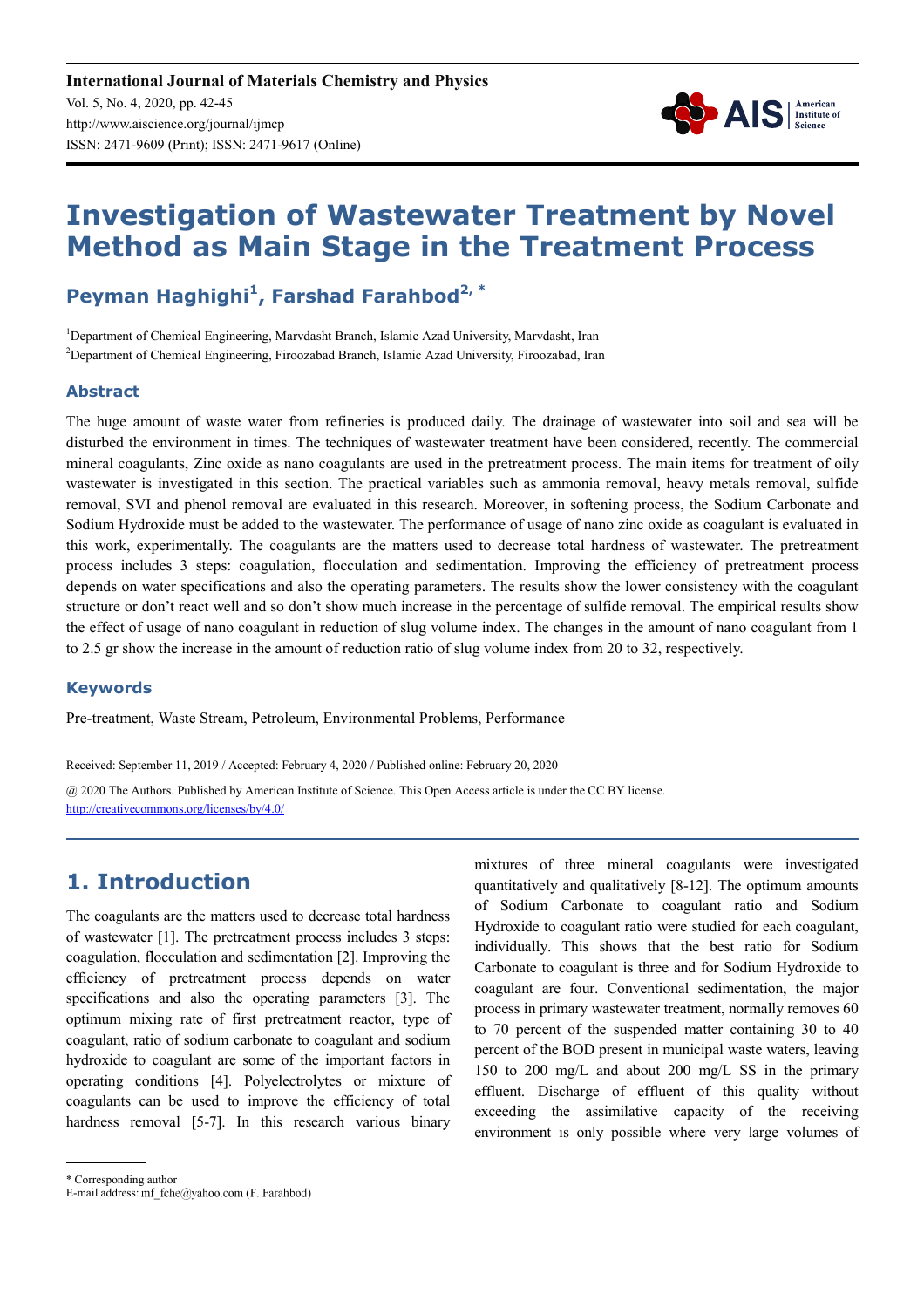water are available for dilution, or where the effluent may be irrigated over a large land area. For discharge to inland streams or lakes, a considerably higher quality is necessary. This calls for secondary treatment, usually in the form of some biological treatment. The plant nutrients, nitrogen and phosphorus, can lead to the enrichment of receiving waters (eutrophication). Additional treatment of wastewater, tertiary treatment, may be required to avoid this problem, which can result in serious ecological disturbances. The alternative to all these sophisticated treatment technologies would be to keep sewage on site and let every household take care of its own wastes. While this avoids all the above problems, it creates new ones and could become a serious health hazard if not properly controlled. Sufficient area would also be required to dispose of all products on site. This topic is covered in the second half of this module. Successful biological treatment depends on the development and maintenance of an appropriate, active, mixed microbial population in the system. This microbial population may be present as either a fixed film attached to some form of support medium, as in the trickling filter and rotating biological filter processes, or a suspended growth, as in activated sludge processes and anaerobic digestion. The organic waste matter is used as a food source by the microbial population in each of these treatment systems. In their life processes, these microorganisms use some of the organic matter in order to synthesize new cell material, and they obtain the energy from their synthesis and cell maintenance functions by degrading some of the organic matter to simple compounds. Thus, biological growth involves both cell synthesis and bio degradation processes. The empirical results show the effect of usage of nano coagulant in reduction of slug volume index in this research. The changes in the amount of nano coagulant from 1 to 2.5 gr show the increase in the amount of reduction ratio of slug volume index from 20 to 32, respectively.

# **2. Materials and Methods**

#### **2.1. Materials**

The experiments are managed for the brine wastewater of Tehran petroleum refinery which exits from desalination unit. The commercial mineral coagulants, Zinc oxide as nano coagulants are used in the pretreatment process. Moreover in softening process, the Sodium Carbonate and Sodium Hydroxide must be added to the wastewater. The previous researches in this field are focused on finding the optimum ratio of Sodium Carbonate to coagulant and also Sodium Hydroxide to coagulant and these ratios are used in this work too. These proper values are 3 and 4, respectively. The experiments are held in two pretreatment reactors. The capacity of each reactor is 8 liter and each of them equipped by a mixer. The speed of the mixers can be changed by a control box.

#### **2.2. Experimental Setup**

Two reactors are used in this research. Both of reactors are mixed type. The rotation of the mixer in the first reactor is more than the other one. So, the coagulants can change to flocculants. The reactors are made from PVC and the mixers are stainless steel-314. The reactors are situated on the table. So, the height of the reactors is 50 cm, approximately from the ground. The length of each mixer is 15 cm and have 3 parts. So, the angles between the parts of the mixer is 120 degrees.

# **3. Results and Discussion**

The main items for treatment of oily wastewater is investigated in this section. The practical variables such as ammonia removal, heavy metals removal, sulfide removal, SVI and phenol removal are evaluated in this research.



Figure 1. The effect of nano coagulant zinc oxide on ammonia removal percentage.

The amount of ammonia is the other important compounds which affect the acidity of wastewater and also the nitrogen element can be used as nutrient for microorganisms. Figure 1 shows the increase in the value of ammonia removal percentage with the increase in the value of used nano zinc oxide coagulant. The value of ammonia removal (%) changes from 50% to 63%. Ammonia is consistent with the structure of coagulant and can bond with coagulant.



Figure 2. The effect of amount of nano coagulant on heavy metals removal. Heavy metals are so dangerous for ecosystem safety. The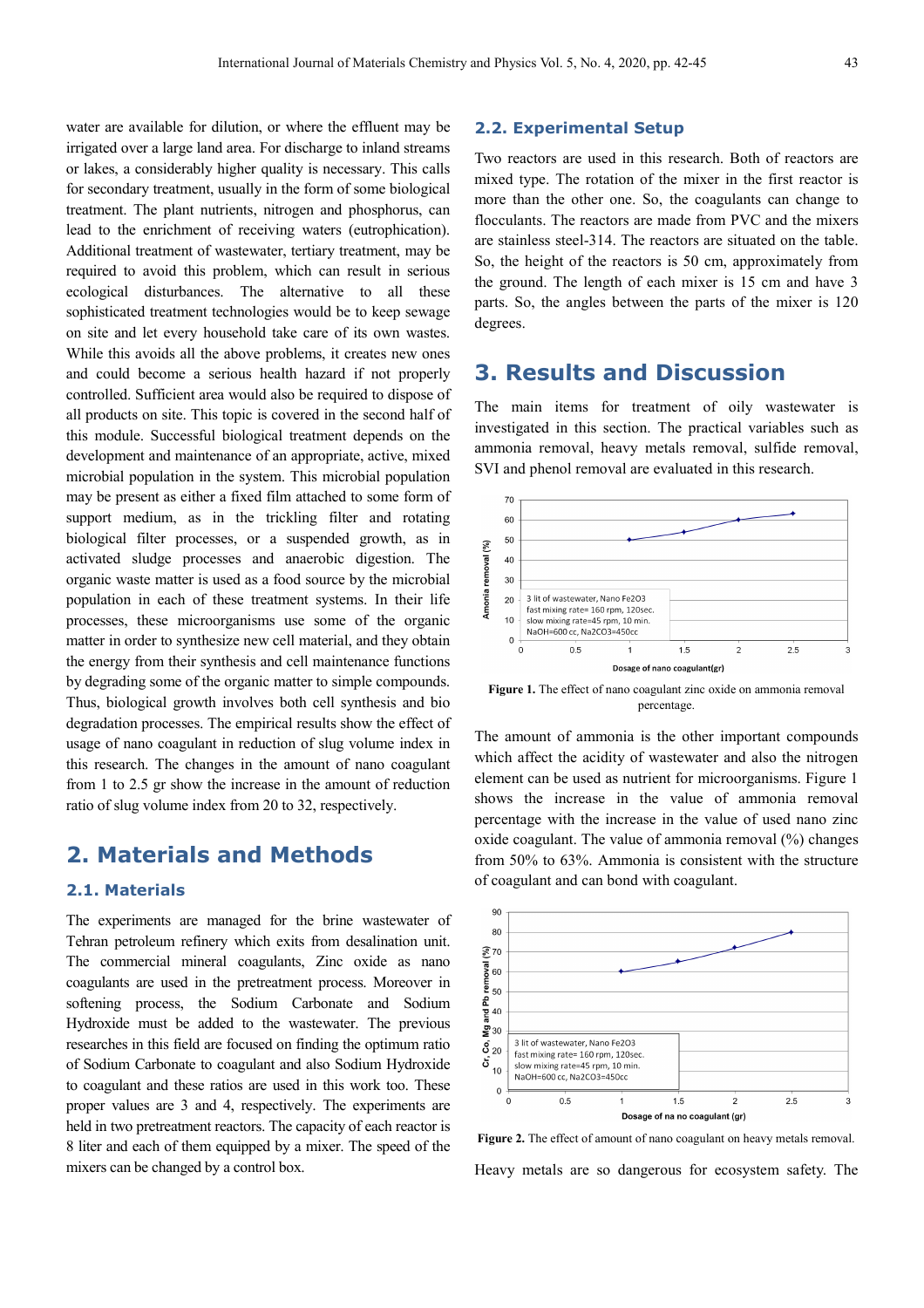amount of heavy metals of Cr, Co, Mg and Pb removal is considered in Figure 2. The increase in the amount of coagulant shows positive effect in removal of heavy metals. Sum of the amounts of these elements changes and the removal percentage of them is from 60% to 80%. These elements can bond, trap or react in the flocs.



**Figure 3.** The effect of amount of nano coagulant on sulphide removal.

Figure 3 shows the amount of sulfide removal percentage according to the amount of nano zinc oxide coagulant. The value of sulfide decreases and the percentage of sulfide removal increases from 35% to 45%. The results show the lower consistency with the coagulant structure or don't react well and so don't show much increase in the percentage of sulfide removal.



**Figure 4.** The effect of amount of nano coagulant on amount of SVI.

Slug volume index is another parameter in evaluation of the quality of treatment. The lower volume of slug is favorable totally. The Figure 4 shows the effect of usage of nano coagulant in reduction of slug volume index. The changes in the amount of nano coagulant from 1 to 2.5 gr show the increase in the amount of reduction ratio of slug volume index from 20 to 32, respectively. This shows the compact flocs which low enough amount of water inside them. So, the reacted compounds in flocs are more possible than the trapped compounds in the flocs.

Figure 5 shows the amount of the other dangerous parameters as phenol reduction versus the amount of nano coagulant. The increase in the amount of nano zinc oxide coagulant increases the removal percentage of phenol. Values of phenol removal change from 20% to 26% when the nano coagulant is added from 1 to 2.5 respectively. There is not high effect of nano coagulant on phenol reduction comparing with the other components. This may be since of the lower reaction ability of phenol with zinc oxide.



**Figure 5.** The amount of phenol removal versus nano coagulant.

### **4. Conclusion**

In this research various binary mixtures of three mineral coagulants were investigated quantitatively and qualitatively. The optimum amounts of Sodium Carbonate to coagulant ratio and Sodium Hydroxide to coagulant ratio were studied for each coagulant, individually. This shows that the best ratio for Sodium Carbonate to coagulant is three and for Sodium Hydroxide to coagulant are four. Conventional sedimentation, the major process in primary wastewater treatment, normally removes 60 to 70 percent of the suspended matter containing 30 to 40 percent of the BOD present in municipal waste waters, leaving 150 to 200 mg/L and about 200 mg/L SS in the primary effluent. The amount of ammonia is the other important compounds which affect the acidity of wastewater and also the nitrogen element can be used as nutrient for microorganisms. The experimental results show increase in the amount of coagulant shows positive effect in removal of heavy metals. Sum of the amounts of these elements changes and the removal percentage of them is from 60% to 80%. These elements can bond, trap or react in the flocs. The value of sulfide decreases and the percentage of sulfide removal increases from 35% to 45%. The results show the lower consistency with the coagulant structure or don't react well and so don't show much increase in the percentage of sulfide removal. The empirical results show the effect of usage of nano coagulant in reduction of slug volume index. The changes in the amount of nano coagulant from 1 to 2.5 gr show the increase in the amount of reduction ratio of slug volume index from 20 to 32, respectively.

### **References**

[1] Yamakawa Soji, Shimada Kenji, Feature Edge Extraction Via Angle-Based Edge Collapsing and Recovery, Journal of Computing and Information Science in Engineering, 2018; 18 (2): 021001-021001-18. doi: 10.1115/1.4037227.